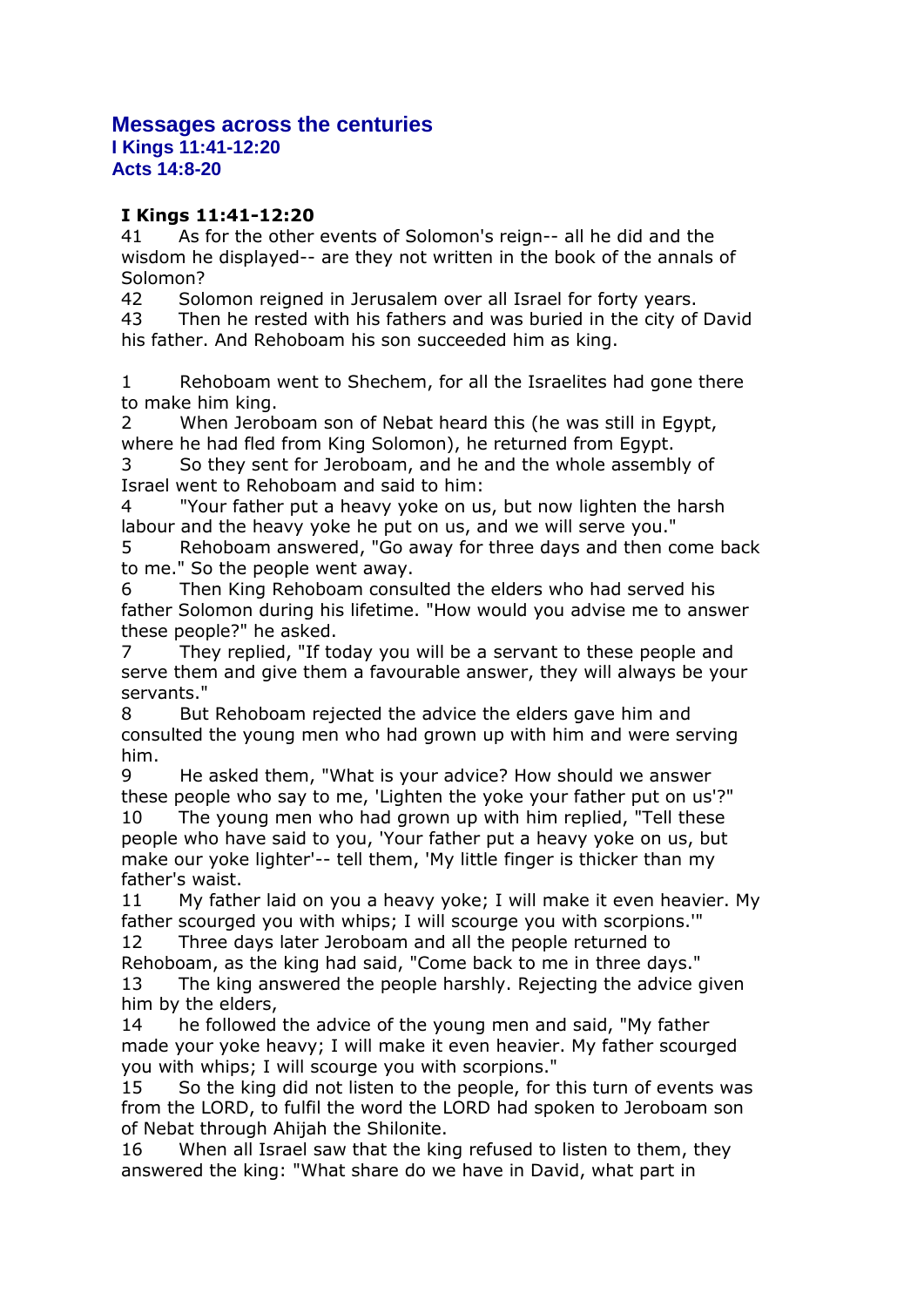Jesse's son? To your tents, O Israel! Look after your own house, O David!" So the Israelites went home.

17 But as for the Israelites who were living in the towns of Judah, Rehoboam still ruled over them.

18 King Rehoboam sent out Adoniram, who was in charge of forced labour, but all Israel stoned him to death. King Rehoboam, however, managed to get into his chariot and escape to Jerusalem.

19 So Israel has been in rebellion against the house of David to this day.

20 When all the Israelites heard that Jeroboam had returned, they sent and called him to the assembly and made him king over all Israel. Only the tribe of Judah remained loyal to the house of David.

## **Acts 14:8-20**

8 In Lystra there sat a man crippled in his feet, who was lame from birth and had never walked.

He listened to Paul as he was speaking. Paul looked directly at him, saw that he had faith to be healed

10 and called out, "Stand up on your feet!" At that, the man jumped up and began to walk.

11 When the crowd saw what Paul had done, they shouted in the Lycaonian language, "The gods have come down to us in human form!" 12 Barnabas they called Zeus, and Paul they called Hermes because he was the chief speaker.

13 The priest of Zeus, whose temple was just outside the city, brought bulls and wreaths to the city gates because he and the crowd wanted to offer sacrifices to them.

14 But when the apostles Barnabas and Paul heard of this, they tore their clothes and rushed out into the crowd, shouting:

15 "Men, why are you doing this? We too are only men, human like you. We are bringing you good news, telling you to turn from these worthless things to the living God, who made heaven and earth and sea and everything in them.

16 In the past, he let all nations go their own way.

17 Yet he has not left himself without testimony: He has shown kindness by giving you rain from heaven and crops in their seasons; he provides you with plenty of food and fills your hearts with joy."

18 Even with these words, they had difficulty keeping the crowd from sacrificing to them.

19 Then some Jews came from Antioch and Iconium and won the crowd over. They stoned Paul and dragged him outside the city, thinking he was dead.

20 But after the disciples had gathered round him, he got up and went back into the city. The next day he and Barnabas left for Derbe.

## **Messages Across the Centuries**

One of the fascinating things about the bible is the manner in which ideas, ways of thinking and patterns of behaviour which belong to a far distant and foreign age can suddenly leap off the page and cross the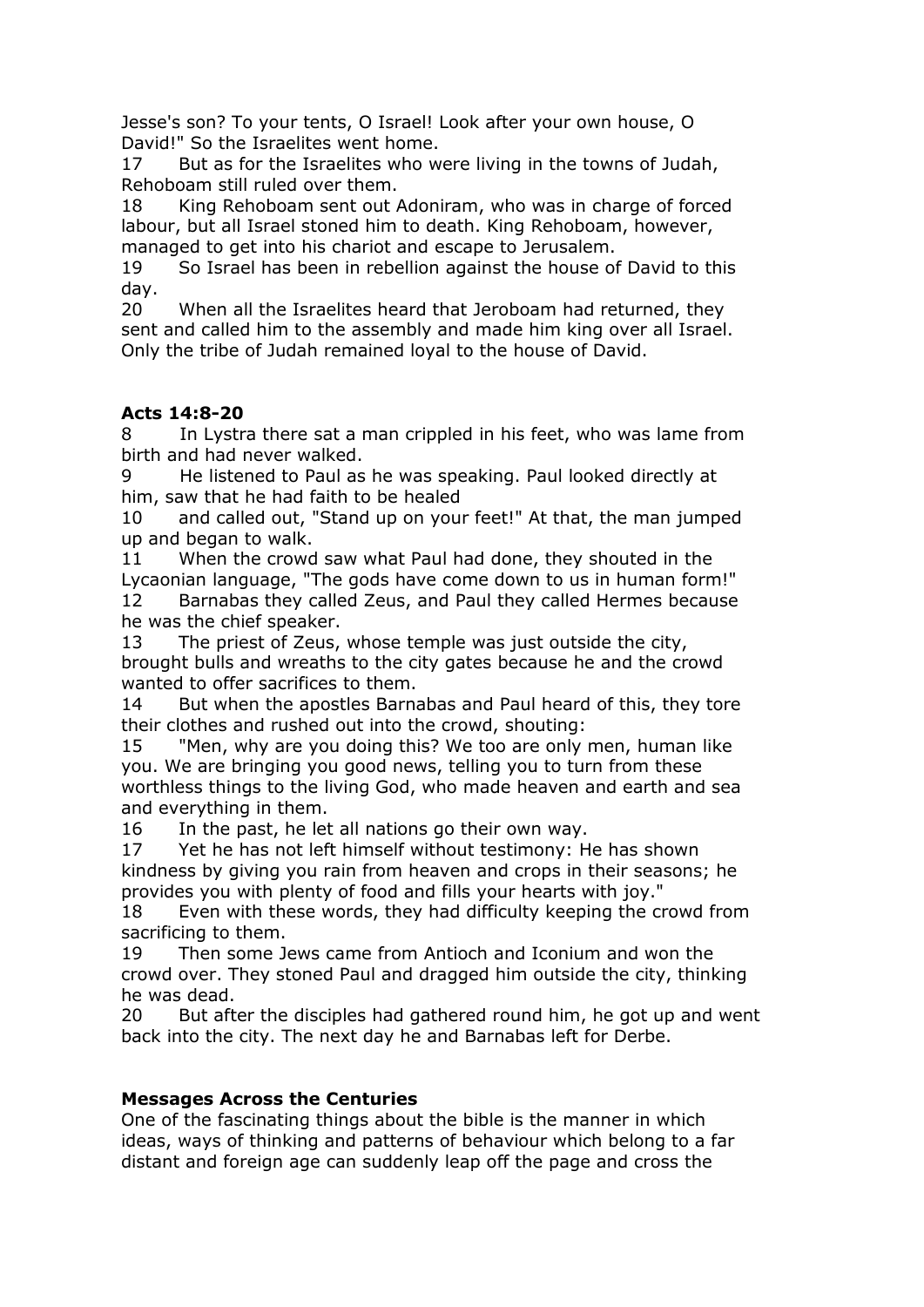centuries and arrive in front of us with real relevance to our 21 Century world.

It struck me that the two passages that make up tonight's readings illustrate this perfectly.

Take the passage from the First Book of Kings.

Solomon, renowned for his wisdom had died.

The trouble was, for the latter part of his reign, it could be said that his wisdom deserted him and he became somewhat obsessed with building up the splendour of his kingdom.

Not content with building the finest temple the world had ever seen, he also built vast fortifications, spent a fortune on developing chariot technology – the forerunner of British Leyland or MG-Rover perhaps, and developed manufacturing enterprises.

The upside of this was that the nation was far more secure than it had ever been before, the population expanded and new cities and towns sprang up everywhere.

The trouble was it all had to be paid for – Government spending was out of control.

Now where have you heard that before?

So when Solomon died, the people hoped that his son Rehoboam would lighten the taxation load that Solomon's enthusiasm had imposed upon them.

But not a bit of it.

Rehoboam chose to ignore the advice of those who had guided his father and urged him to lead the people in the spirit of 'service'.

Instead his listened to his friends and cronies and developed still further the fortifications, using forced labour principles in their construction.

The upshot was civil war.

And today, history repeats itself.

Never mind the economic crisis the West has endured through irresponsible and uncontrolled public spending, just look at what is happening in the Gaza, in Syria and in Iraq; Israelis and Palestinians are at loggerheads and people are rising up against the traditional despotic leaders and Middle Eastern countries are in turmoil.

But let us leave the time of Rehoboam and come forward nearly a 1000 years to some 20 or 30 years after the Resurrection, to the time of the Acts of the Apostles.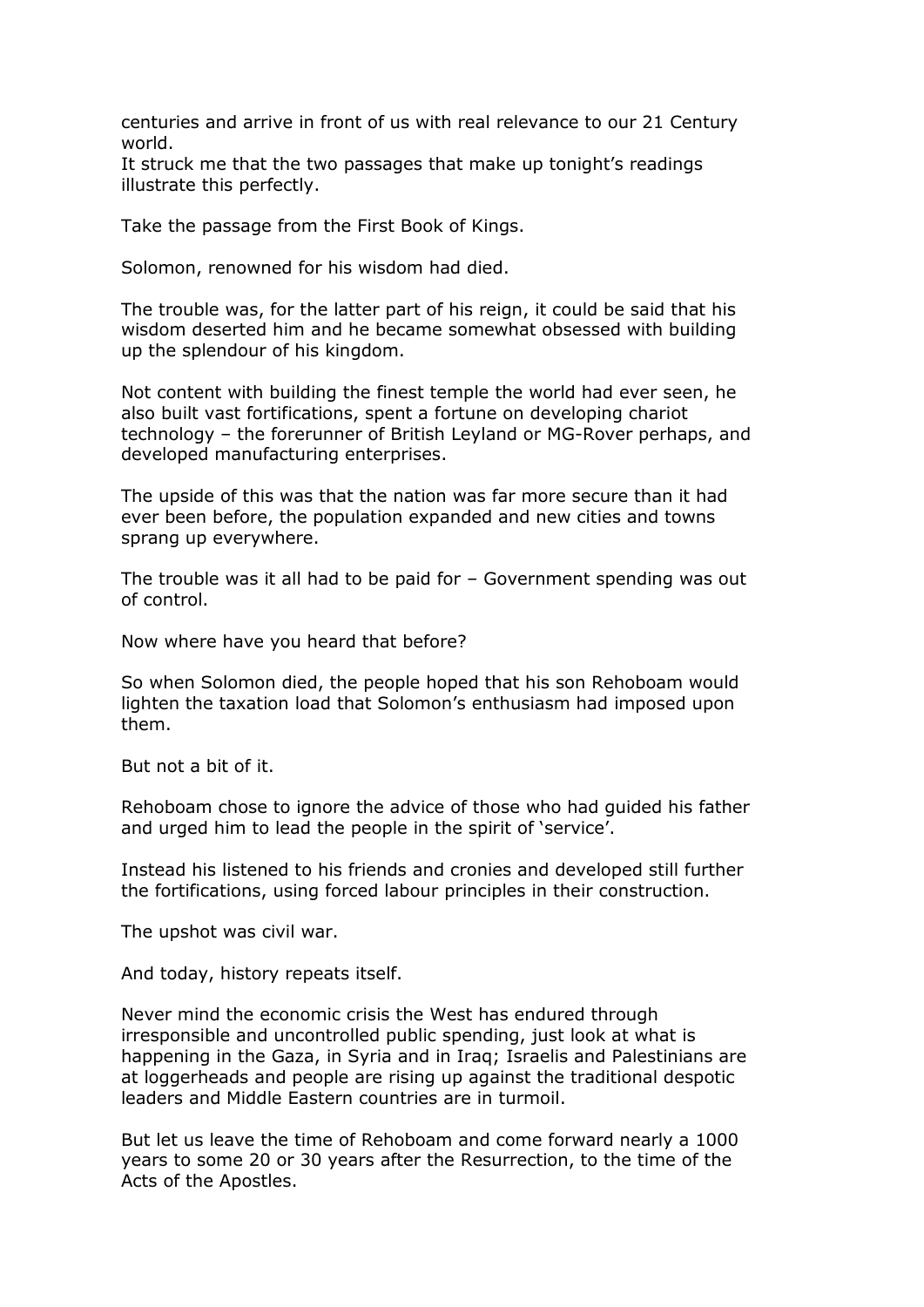Again we are in a strangely foreign world.

Paul performs a miracle on a cripple and the people of Lystra immediately suppose that Paul and Barnabas are gods, Zeus and Hermes, and they prepare to kill several bulls and burn them as a sacrifice in their honour.

Horrified, Paul and Barnabas rip their clothes and declare that they are human, just like the men and women of Lystra.

And then Paul does what Paul always does – he preaches 'the Gospel'.

But surprisingly, he says nothing about the cross and he does not mention Jesus.

He makes no offer of salvation and there is nothing in what he says about 'justification by faith'!

Is this really Paul preaching?

Well 'Yes' it is, and the message he is giving is that the people who think he is a god should '*turn from these worthless things to the living God, who made heaven and earth and sea and everything in them*.'

And he cites as evidence that it is God who has *'…shown kindness by giving you rain from heaven and crops in their seasons; he provides you with plenty of food and fills your hearts with joy.'* 

What horrified both Paul and Barnabas was not the offering of animal sacrifices as such, for this was a normal way of worshipping God among the Jews as well as the Gentiles, but the fact that the worship was going to be offered to them as gods come down to earth in human form.

But what surprises us I suspect, is that suddenly and possibly for the only time on record, we find Paul preaching that God reveals himself to every human race and not just to the Jews and also not just by and through the person of Jesus.

It is, for Paul, a radical diversion from his normal message.

And so we have two very foreign biblical readings.

One provides us with an image of a despotic leader whilst the other takes us into a world where gods walk about as human beings and where worship means killing and burning animals.

So how do these passages leap across the centuries and give us an up-todate message for us today?

There is a chilling similarity between the account of Rehoboam's inhumanity to his people and what we see President Assad doing in Syria and ISIS in Iraq.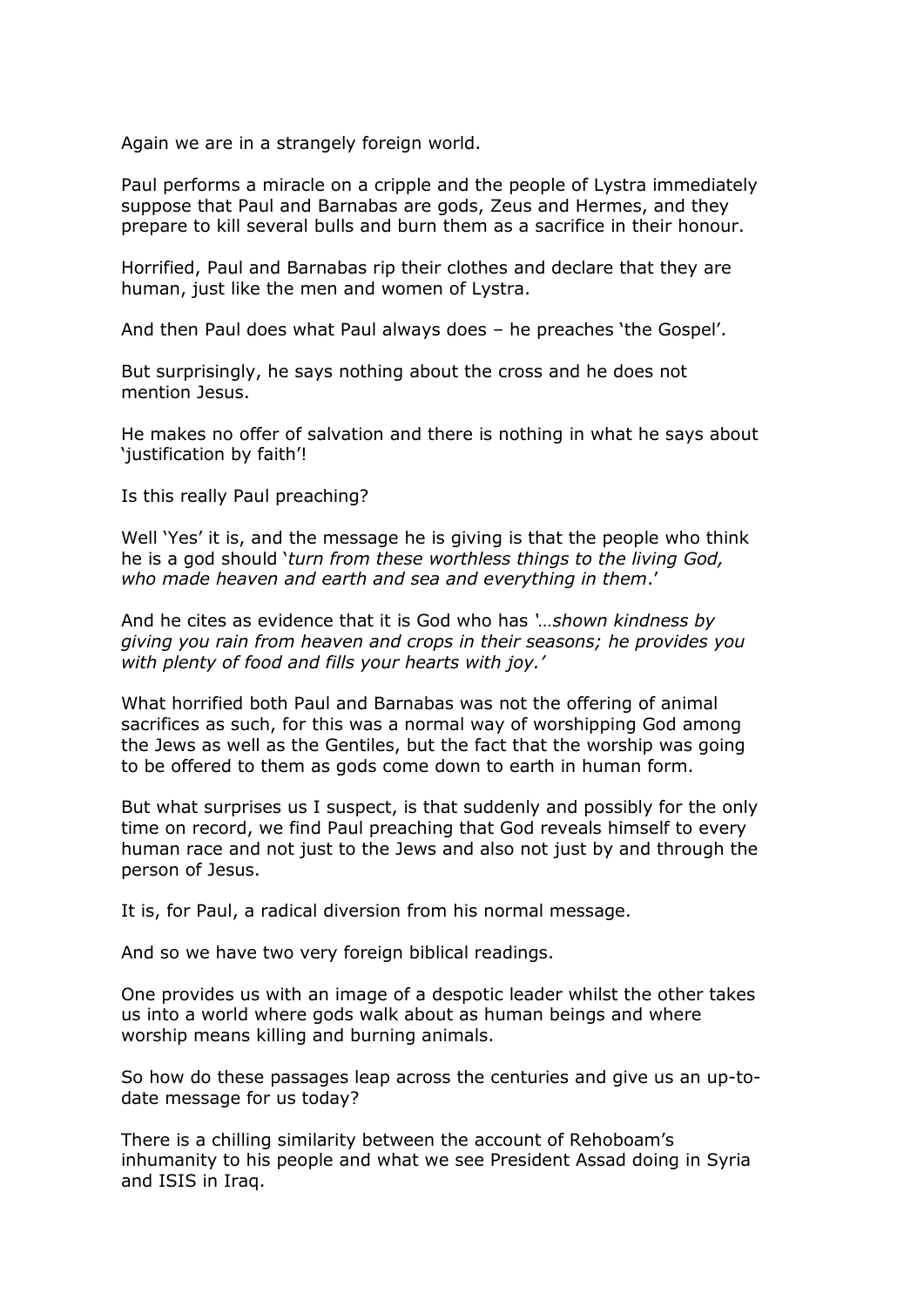In the Middle Eastern conflicts we see little or no sign of any side voluntarily choosing to '…*lighten the yoke'* on the people who are suffering.

And yet what happened to Rehoboam?

His refusal to '…*lighten the yoke'* led to the kingdom he inherited from his father Solomon to be divided and, to add insult to injury, for his lands to be invaded by the Egyptians.

And although Rehoboam was never brought to trial for his crimes, the lesson is clear; ruling without compassion, without listening to the needs and the wants of those whom you serve does not bring unity, nor security, nor long-lasting dynasties.

History is littered with those who have discovered the truth of that; even our own Queen through the way that the Royal Family initially reacted to the death of Princess Diana.

So the message we may take from the Old Testament lesson is that good will triumph over evil and those who are exploiting and misusing their power will, in time, be deposed; Rehoboam lasted seven years only.

But what of Paul and Barnabas?

We live in a multi-cultural world of ever increasing knowledge.

Sometimes we might want to question the benefits this new found knowledge gives, but part of our greater understanding is an awareness of the other religions through which men and women worship and live out their beliefs.

In Lystra and in this divergence from his normal style of preaching, Paul appears to be saying that there are other religions that are genuine revelations of God and that they should therefore not be despised or regarded as the work of demons.

And so it seems to me that the reading from Acts chimes very well with our new knowledge of Judaism, Islam, Hinduism, Sikhism, Buddhism and the other ways in which worship is offered and with the way truth, beauty, justice and goodness are each acted out in daily life.

And if your knowledge of other religions is a bit thin, ask your children and grandchildren for they will have explored these other faiths at school for more than we ever did.

So tonight's lessons are more than just an historical account of something that happened centuries earlier; they have within them truth's that we would do well to heed and acknowledge.